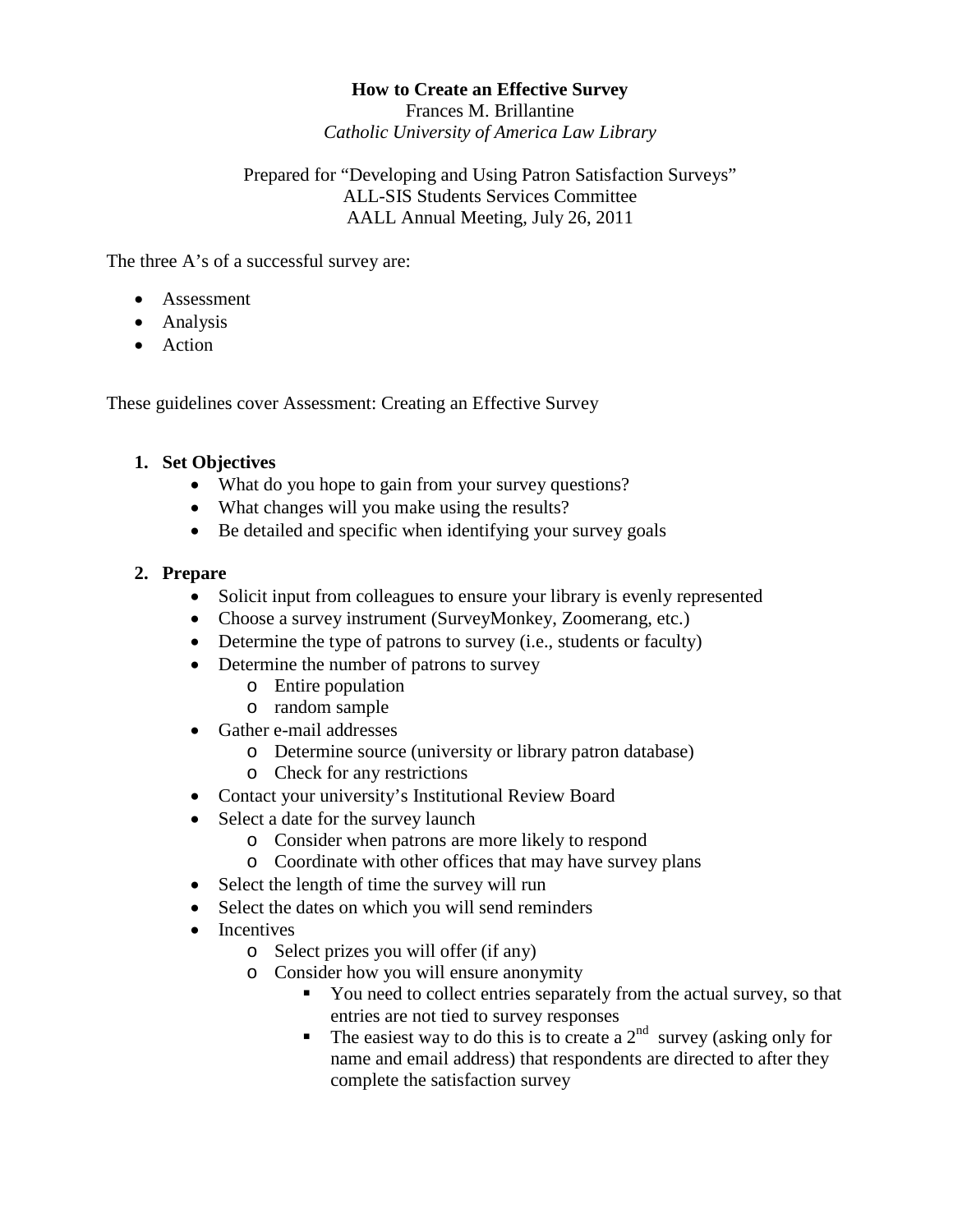- Create a survey FAQ that answers commonly-asked questions
	- o Example:<http://www.law.edu/library/library-information/surveyfaq.cfm>
	- o The FAQ link should be sent in your email invitation and also posted on your website

# **3. Create the Survey**

The survey should:

- Contain a brief introduction which:
	- o States the purpose of the survey
	- o Explains the benefits of completing the survey and how important it is that certain patrons (e.g., graduating students) complete the survey
	- o Assures anonymity
- Be divided into sections
	- o For example: services, resources, facility, equipment
- Include room for comments
	- o Consider placing comment boxes after specific questions and as the last question on the survey
	- o Comments can be difficult to analyze, but are extremely useful
- Conclude with a thank you page

Types of questions to ask:

- Demographic questions
	- o Example: year in law school, day/evening student
	- o Demographic questions are useful for cross-tabulating results
- Benchmark questions
	- o Examples: how often do you use the library, why do you use the library
	- o Benchmark questions are useful for tracking trends year to year
- Questions about satisfaction with current resources and services
	- o Ask for input from other departments when formulating these questions
- Questions that promote existing services (especially those you feel are underused)
- Questions about possible new services

Be sure to:

- Ask only those questions that support your survey objectives
- Avoid survey fatigue
	- o Aim for 15-20 questions
	- o If you have over 20 questions, consider eliminating benchmark questions, or questions that aren't crucial to your overall objective
	- o Aim for a completion time of 10-15 minutes
	- o Questions should be short, simply-phrased, and easy to understand and answer
- Avoid library jargon
	- o Example: Please rate your satisfaction with the Library's discovery service.
- Avoid leading questions
	- o Example: The library recently completed a successful redesign of its website, making it more user-friendly. Please rate your satisfaction with the new and improved website.